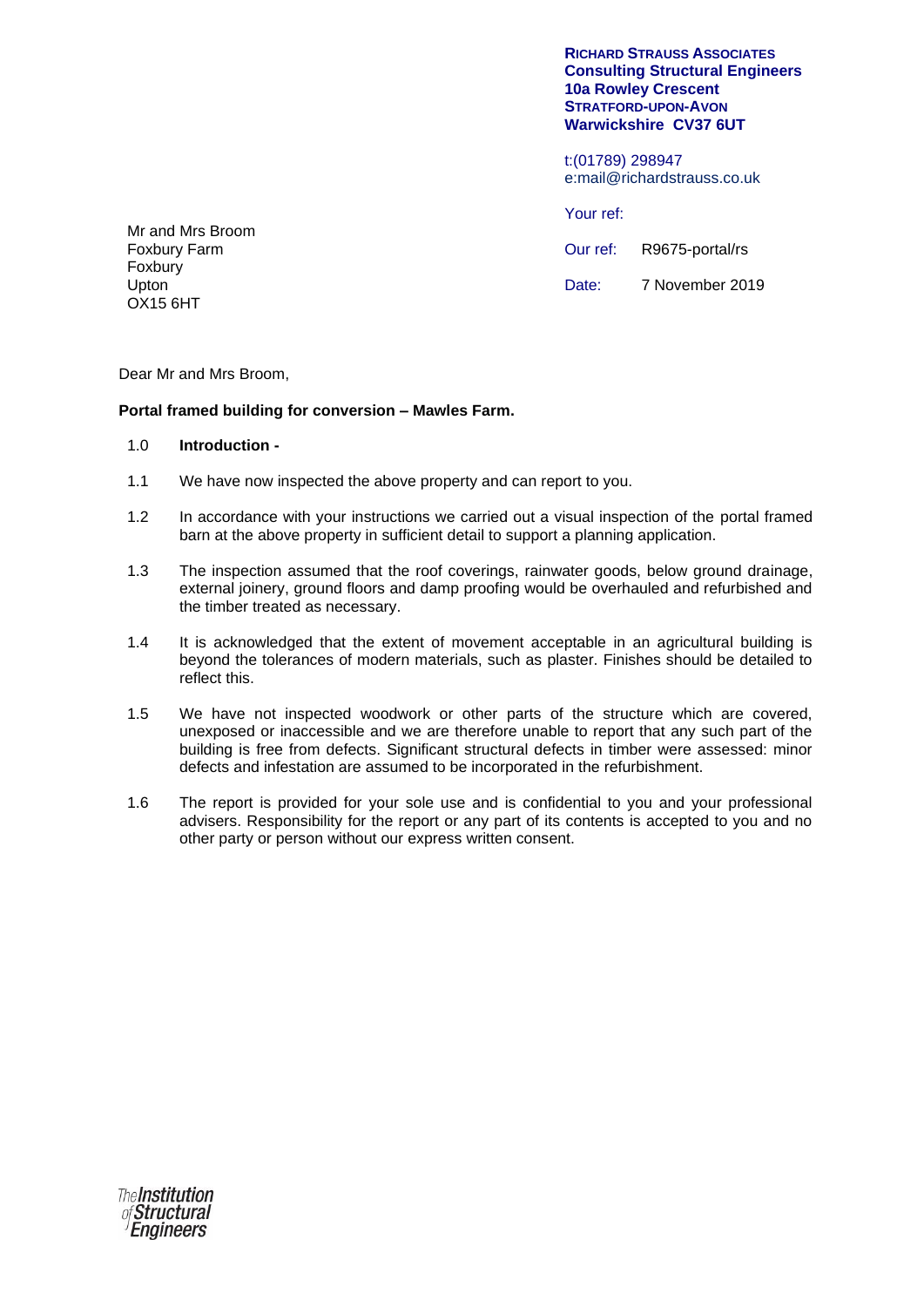

## 2.0 **Description of the property -**

- 2.1 The property is a steel portal framed agricultural barn and is of relatively recent construction. The front elevation faces west.
- 2.2 The duo-pitched roof is clad with fibre cement sheeting supported by cold rolled, steel purlins spanning between the portal frames and has gables to north and south.
- 2.3 The rear elevation and gables have two tiers of 1.2metre high, 150mm thick, precast concrete panels against the rear flanges of the columns - there is a steel beam along the top of the pc panels in the north gable. The rear elevation has Yorkshire boarding above that and the gables are open above that. The front elevation is open.
- 2.4 The floor is unmade. The tops of the portal concrete bases are at ground level.
- 2.5 The ground slopes up to the north east – ground is level with the top of the pc panels in the north east corner and slopes down gradually to the south and west.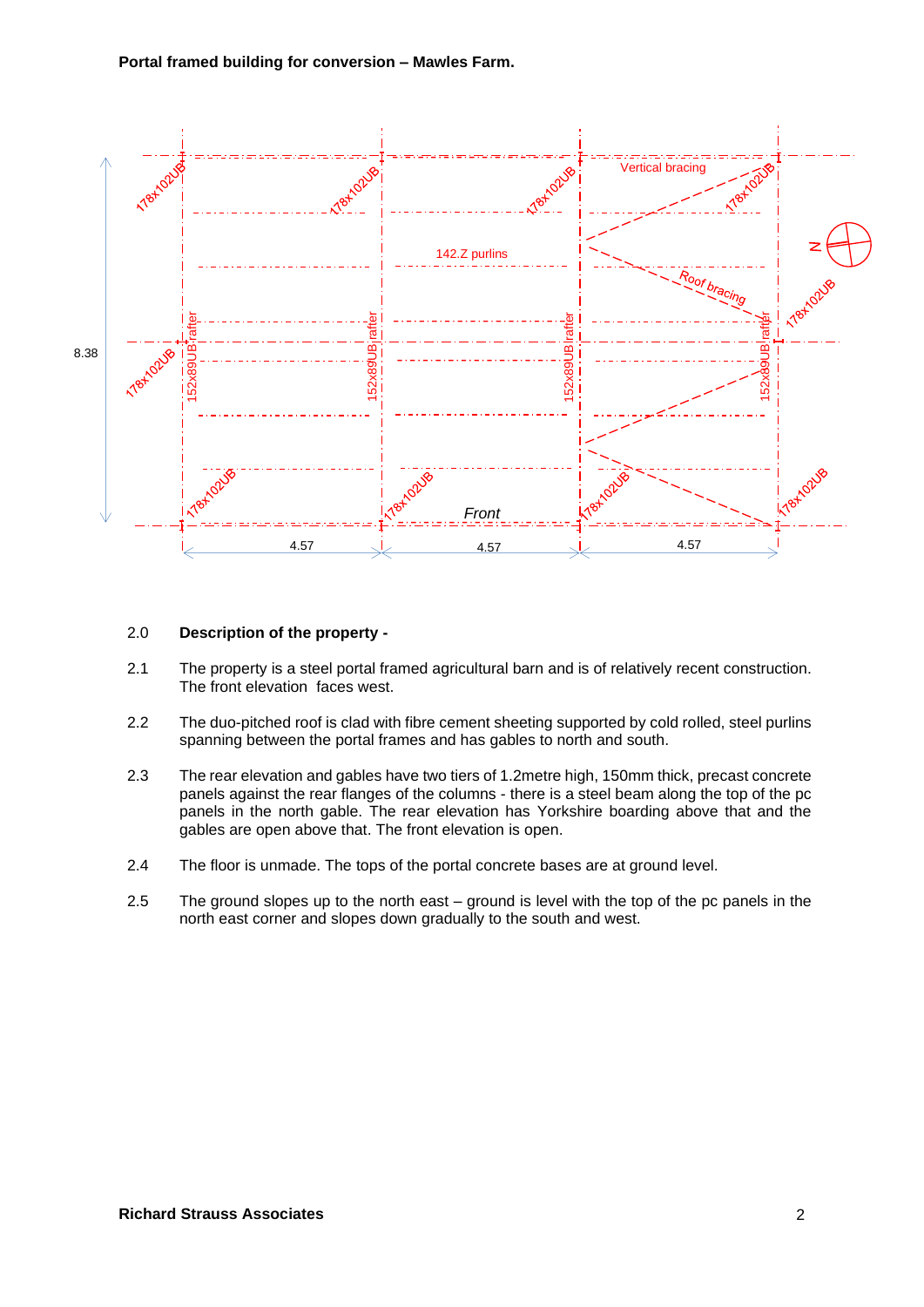

### 3.0 **Observations/Comment -**

- 3.1 The design codes for agricultural buildings are less rigorous than those for habitable ones. Therefore the potential deflections in the agricultural building are likely to be greater than those for a house.
- 3.2 This is because it generally does not matter if the agricultural building deflects to an extent that would crack modern plaster finishes, but it would matter if the same cracking occurred in a house.
- 3.3 The existing barn is covered with sheeting and without ties between the steel frame and the adjacent blockwork to allow this deflection.
- 3.4 Nevertheless, the barn is standing successfully and there is no evidence to suggest that it will not continue to do so.
- 3.5 Indeed, the existing frame members are hot rolled sections, are galvanised and are in good condition. The columns appear straight and vertical and the column flanges are restrained by fixing them to the precast panels.
- 3.6 The conversion will require materials and detailing to allow the potential deflections, such as timber framing and cladding for the walls.
- 3.7 The weather and thermal resistance of the roof, existing walls and floor will require enhancing and the missing walls will require building.
- 3.8 There is no structural reason why the existing building cannot be converted as outlined above and as proposed.